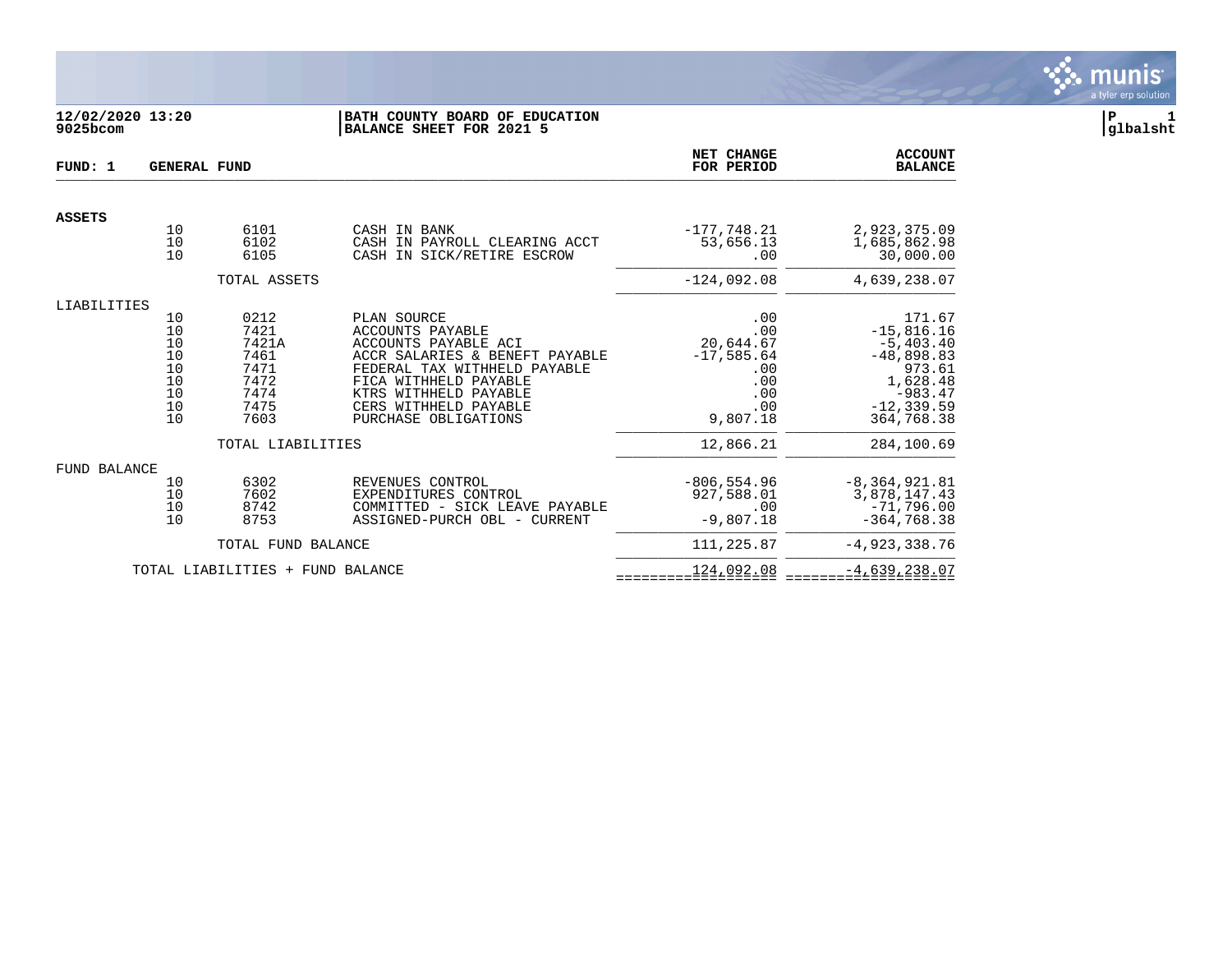

# **12/02/2020 13:20 |BATH COUNTY BOARD OF EDUCATION |P 2 9025bcom |BALANCE SHEET FOR 2021 5 |glbalsht**

| FUND: 2       |                | SPECIAL REVENUE                  |                                                                          | NET CHANGE<br>FOR PERIOD                  | <b>ACCOUNT</b><br><b>BALANCE</b>                  |
|---------------|----------------|----------------------------------|--------------------------------------------------------------------------|-------------------------------------------|---------------------------------------------------|
| <b>ASSETS</b> |                |                                  |                                                                          |                                           |                                                   |
|               | 20             | 6101                             | CASH IN BANK                                                             | $-85, 272.13$                             | 144,547.25                                        |
|               |                | TOTAL ASSETS                     |                                                                          | $-85, 272.13$                             | 144,547.25                                        |
| LIABILITIES   | 20<br>20       | 7421A<br>7603                    | ACCOUNTS PAYABLE ACI<br>PURCHASE OBLIGATIONS                             | 13,742.18<br>$-45, 312.07$                | $-7,715.00$<br>235,306.37                         |
|               |                | TOTAL LIABILITIES                |                                                                          | $-31, 569.89$                             | 227,591.37                                        |
| FUND BALANCE  | 20<br>20<br>20 | 6302<br>7602<br>8753             | REVENUES CONTROL<br>EXPENDITURES CONTROL<br>ASSIGNED-PURCH OBL - CURRENT | $-238, 292.39$<br>309,822.34<br>45,312.07 | $-1,419,926.08$<br>1,283,093.83<br>$-235, 306.37$ |
|               |                | TOTAL FUND BALANCE               |                                                                          | 116,842.02                                | $-372, 138.62$                                    |
|               |                | TOTAL LIABILITIES + FUND BALANCE |                                                                          | 85, 272. 13                               | $-144,547.25$                                     |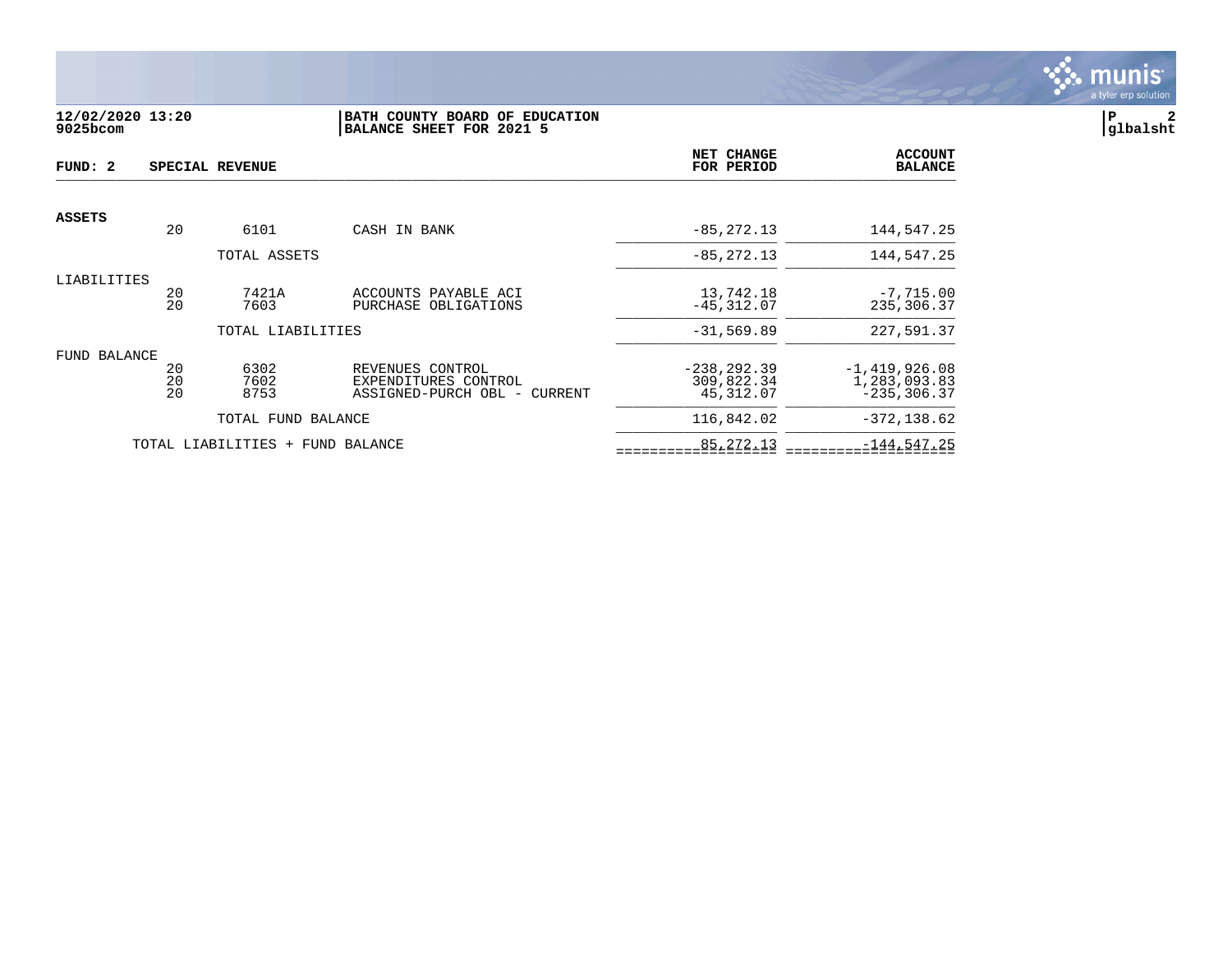

## **12/02/2020 13:20 |BATH COUNTY BOARD OF EDUCATION |P 3 9025bcom |BALANCE SHEET FOR 2021 5 |glbalsht**

| FUND: 21      |          | DISTRICT ACTIVITY FD (ANNUAL)    | NET CHANGE<br>FOR PERIOD                 | <b>ACCOUNT</b><br><b>BALANCE</b> |                            |
|---------------|----------|----------------------------------|------------------------------------------|----------------------------------|----------------------------|
| <b>ASSETS</b> |          |                                  |                                          |                                  |                            |
|               | 21       | 6101                             | CASH IN BANK                             | $-3, 198.23$                     | 98,217.40                  |
|               |          | TOTAL ASSETS                     |                                          | $-3, 198.23$                     | 98,217.40                  |
| LIABILITIES   | 21       | 7421A                            | ACCOUNTS PAYABLE ACI                     |                                  | $-63.60$                   |
|               | 21       | 7603                             | PURCHASE OBLIGATIONS                     | .00<br>$-3,795.12$               | 5,044.79                   |
|               |          | TOTAL LIABILITIES                |                                          | $-3,795.12$                      | 4,981.19                   |
| FUND BALANCE  |          |                                  |                                          |                                  |                            |
|               | 21<br>21 | 6302<br>7602                     | REVENUES CONTROL<br>EXPENDITURES CONTROL | $-250.00$<br>3,448.23            | $-104, 211.74$<br>6,057.94 |
|               | 21       | 8753                             | ASSIGNED-PURCH OBL - CURRENT             | 3,795.12                         | $-5,044.79$                |
|               |          | TOTAL FUND BALANCE               |                                          | 6,993.35                         | $-103, 198.59$             |
|               |          | TOTAL LIABILITIES + FUND BALANCE |                                          | 3,198.23                         | $-98, 217.40$              |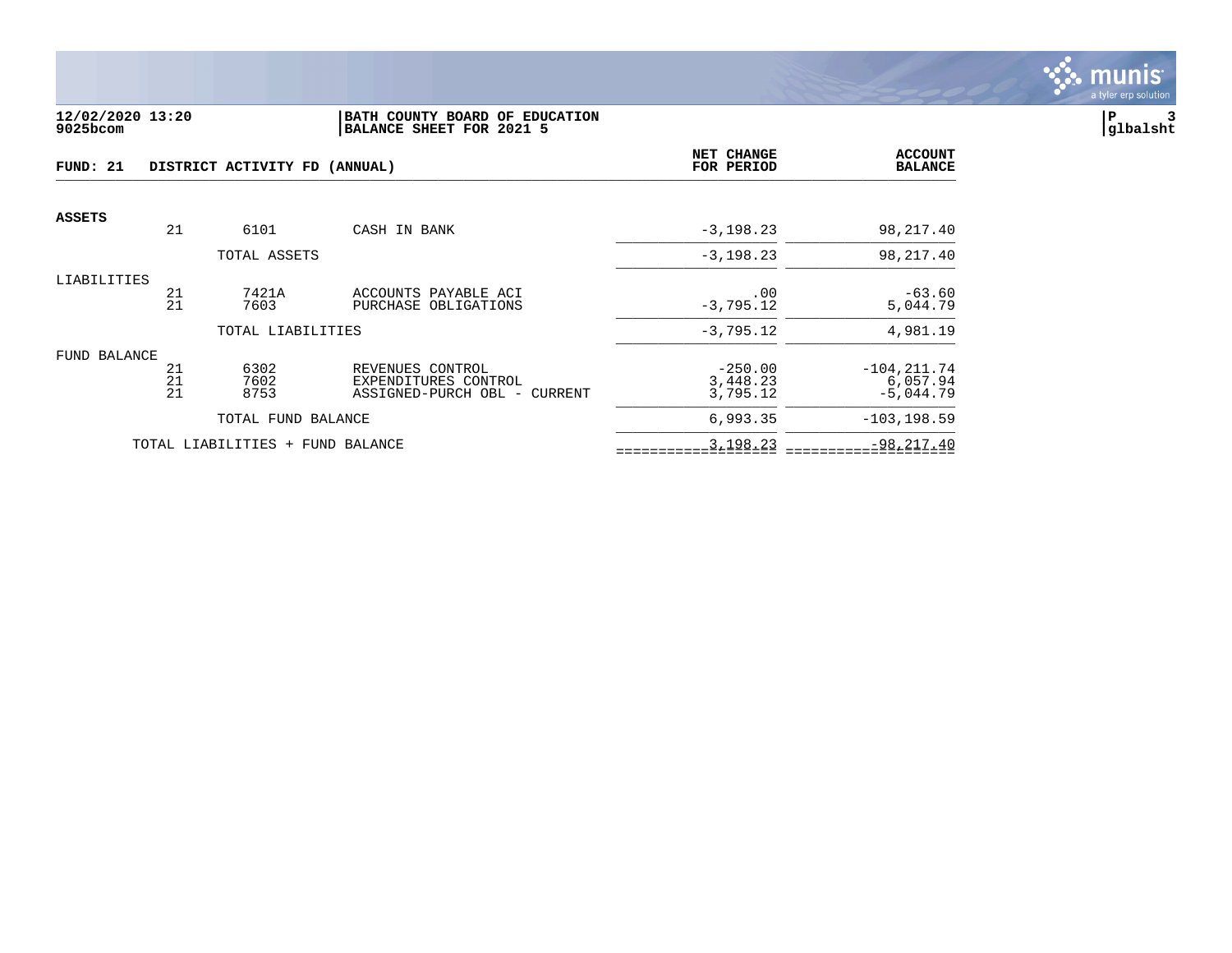

# **12/02/2020 13:20 |BATH COUNTY BOARD OF EDUCATION |P 4 9025bcom |BALANCE SHEET FOR 2021 5 |glbalsht**

| FUND: 310     | NET CHANGE<br>CAPITAL OUTLAY FUND<br>FOR PERIOD |                                  |                  | <b>ACCOUNT</b><br><b>BALANCE</b> |               |
|---------------|-------------------------------------------------|----------------------------------|------------------|----------------------------------|---------------|
| <b>ASSETS</b> | 31                                              | 6101                             | CASH IN BANK     | .00                              | 86,105.00     |
|               |                                                 | TOTAL ASSETS                     |                  | .00                              | 86,105.00     |
| FUND BALANCE  | 31                                              | 6302                             | REVENUES CONTROL | .00                              | $-86, 105.00$ |
|               |                                                 | TOTAL FUND BALANCE               |                  | .00                              | $-86, 105.00$ |
|               |                                                 | TOTAL LIABILITIES + FUND BALANCE |                  | .00                              | $-86, 105.00$ |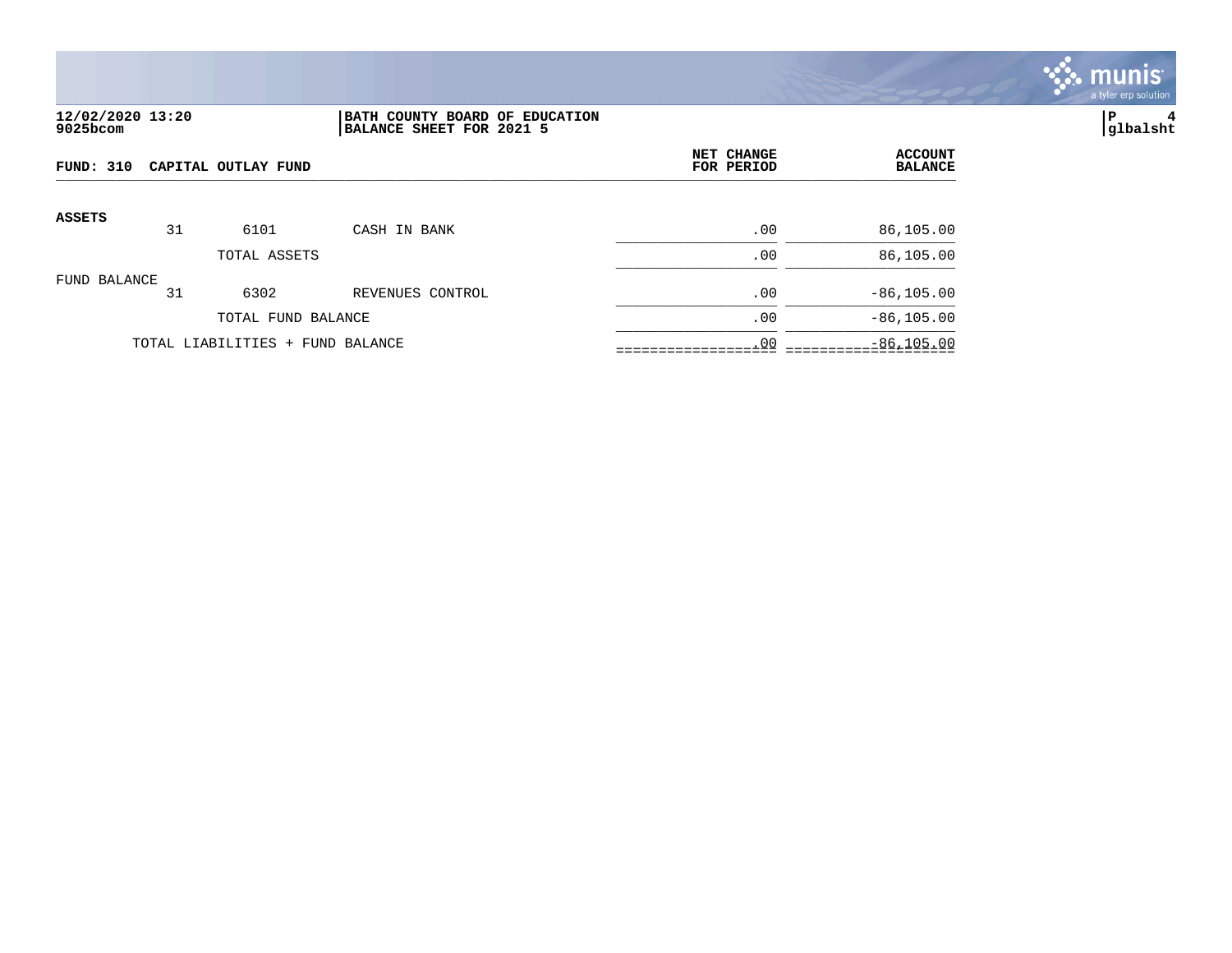

### **12/02/2020 13:20 |BATH COUNTY BOARD OF EDUCATION |P 5 9025bcom |BALANCE SHEET FOR 2021 5 |glbalsht**

| <b>FUND: 320</b> |                      | BUILDING FUND (5 CENT LEVY)  |                                                                                                  | <b>NET CHANGE</b><br>FOR PERIOD | <b>ACCOUNT</b><br><b>BALANCE</b>                             |
|------------------|----------------------|------------------------------|--------------------------------------------------------------------------------------------------|---------------------------------|--------------------------------------------------------------|
| <b>ASSETS</b>    | 32                   | 6101                         | CASH IN BANK                                                                                     | .00                             | $-164,888.54$                                                |
|                  |                      | TOTAL ASSETS                 |                                                                                                  | .00                             | $-164,888.54$                                                |
| FUND BALANCE     | 32<br>32<br>32<br>32 | 6302<br>7602<br>8737<br>8738 | REVENUES CONTROL<br>EXPENDITURES CONTROL<br>RESTRICTED - OTHER<br>RESTRICTED-SFCC ESCROW-CURRENT | .00<br>.00<br>.00<br>.00        | $-506, 216.00$<br>792,675.26<br>$-21,991.10$<br>$-99,579.62$ |
|                  |                      | TOTAL FUND BALANCE           |                                                                                                  | .00                             | 164,888.54                                                   |
|                  |                      | TOTAL LIABILITIES +          | FUND BALANCE                                                                                     | .00                             | 164,888.54                                                   |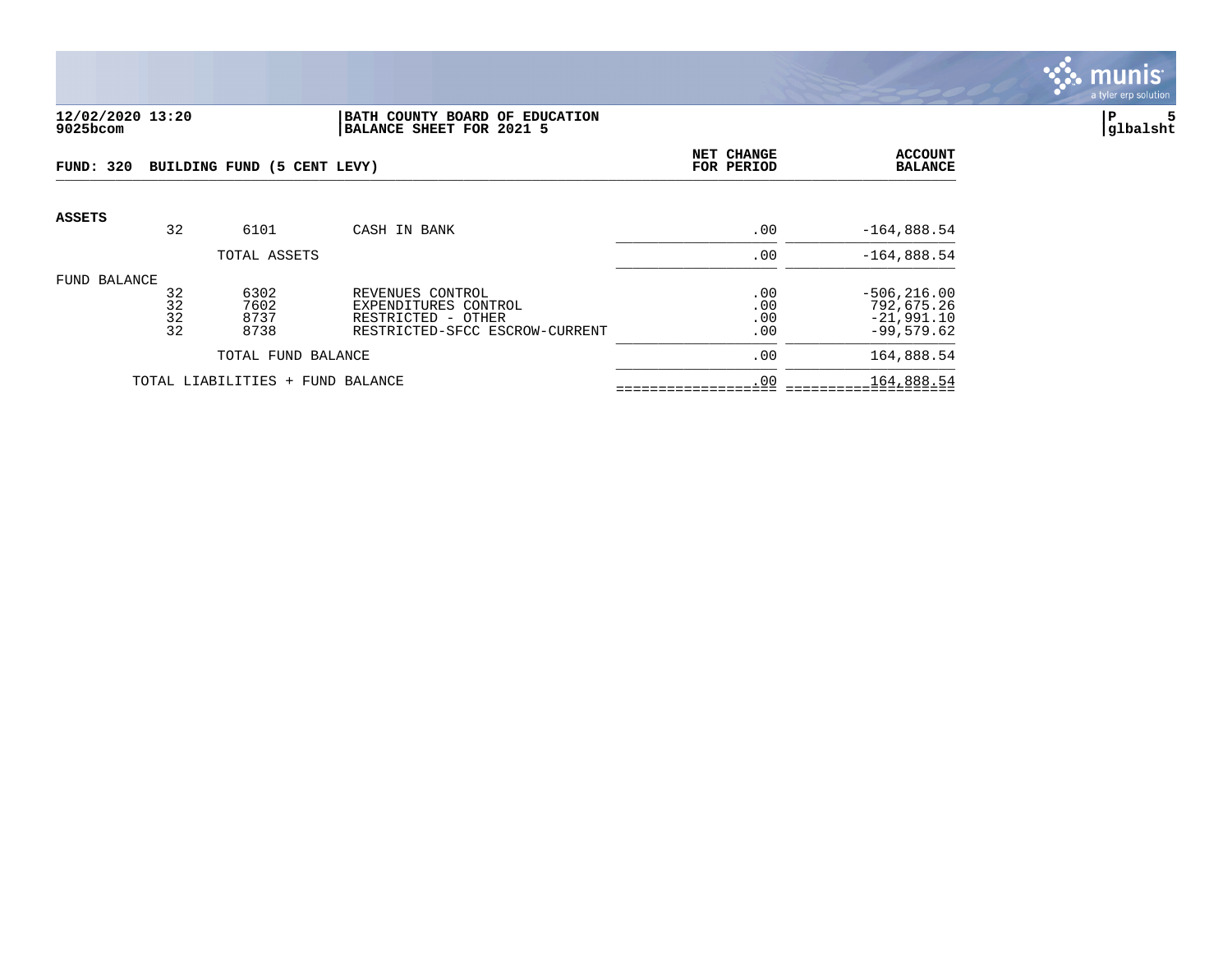

#### **12/02/2020 13:20 |BATH COUNTY BOARD OF EDUCATION |P 6 9025bcom |BALANCE SHEET FOR 2021 5 |glbalsht**

| <b>FUND: 360</b><br><b>CONSTRUCTION FUND</b> |          |                                  | NET CHANGE<br>FOR PERIOD                                      | <b>ACCOUNT</b><br><b>BALANCE</b> |                               |
|----------------------------------------------|----------|----------------------------------|---------------------------------------------------------------|----------------------------------|-------------------------------|
| <b>ASSETS</b>                                | 36       | 6101                             | CASH IN BANK                                                  | .00                              | 94,643.44                     |
|                                              |          |                                  |                                                               |                                  |                               |
|                                              |          | TOTAL ASSETS                     |                                                               | .00                              | 94,643.44                     |
| LIABILITIES                                  |          |                                  |                                                               |                                  |                               |
|                                              | 36<br>36 | 7421A<br>7603                    | ACCOUNTS PAYABLE ACI<br>PURCHASE OBLIGATIONS                  | .00<br>.00                       | $-749.00$<br>11,000.00        |
|                                              |          |                                  |                                                               |                                  |                               |
|                                              |          | TOTAL LIABILITIES                |                                                               | .00                              | 10,251.00                     |
| FUND BALANCE                                 |          |                                  |                                                               |                                  |                               |
|                                              | 36       | 7602                             | EXPENDITURES CONTROL                                          | .00                              | 481.91                        |
|                                              | 36<br>36 | 8735<br>8753                     | RESTRICTED-FUTURE CONSTR BG-1<br>ASSIGNED-PURCH OBL - CURRENT | .00<br>.00                       | $-94, 376.35$<br>$-11,000.00$ |
|                                              |          |                                  |                                                               |                                  |                               |
|                                              |          | TOTAL FUND BALANCE               |                                                               | .00                              | $-104,894.44$                 |
|                                              |          | TOTAL LIABILITIES + FUND BALANCE |                                                               | .00                              | $-94,643.44$                  |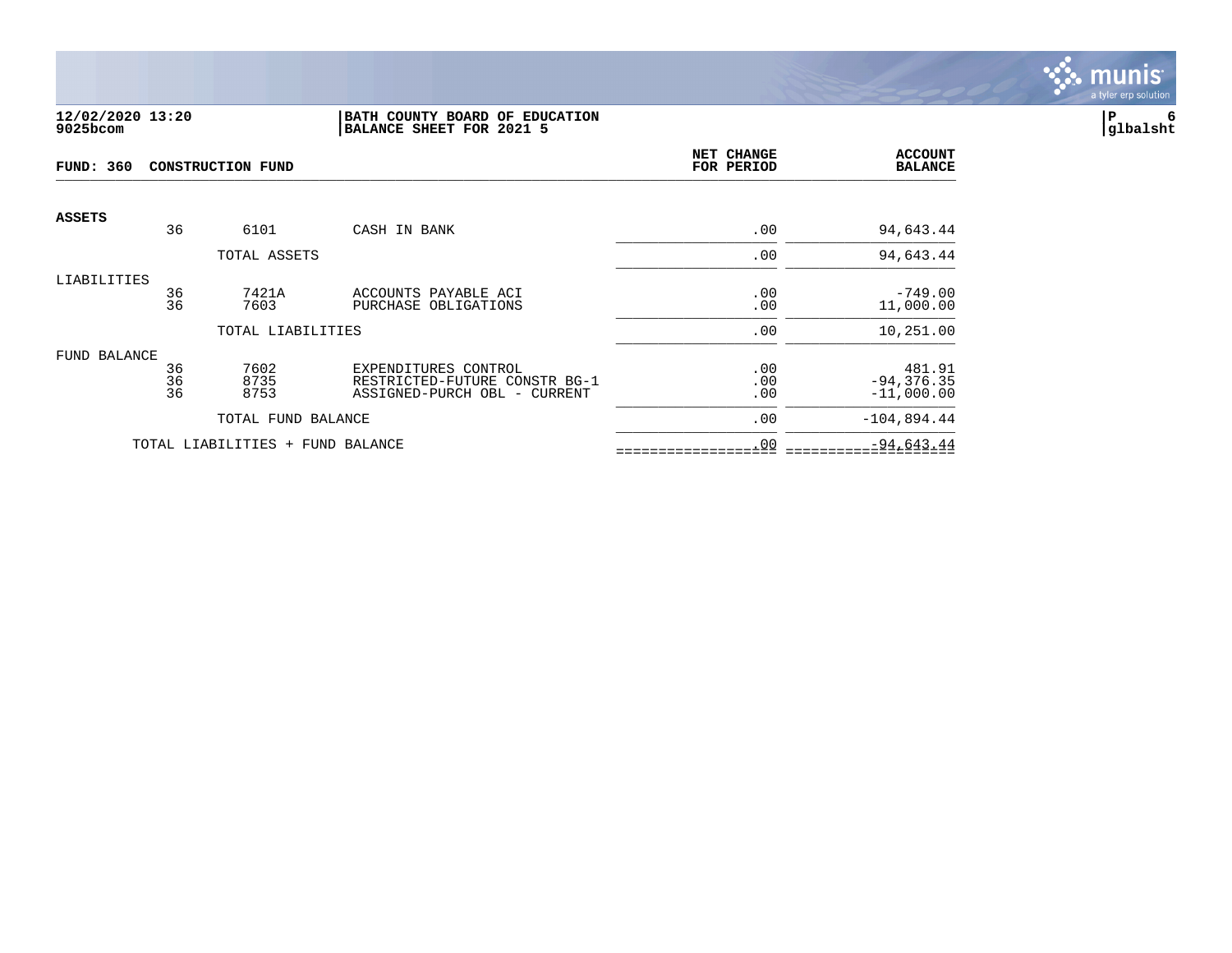|                              |          |                                  |                                                            |                          |                                  | a tyler erp solution |
|------------------------------|----------|----------------------------------|------------------------------------------------------------|--------------------------|----------------------------------|----------------------|
| 12/02/2020 13:20<br>9025bcom |          |                                  | BATH COUNTY BOARD OF EDUCATION<br>BALANCE SHEET FOR 2021 5 |                          |                                  | P<br>7<br> glbalsht  |
| FUND: 400                    |          | DEBT SERVICE FUND                |                                                            | NET CHANGE<br>FOR PERIOD | <b>ACCOUNT</b><br><b>BALANCE</b> |                      |
| <b>FUND BALANCE</b>          | 40<br>40 | 6302<br>7602                     | REVENUES CONTROL<br>EXPENDITURES CONTROL                   | .00<br>.00               | -792,675.26<br>792,675.26        |                      |
|                              |          | TOTAL FUND BALANCE               |                                                            | .00                      | .00                              |                      |
|                              |          | TOTAL LIABILITIES + FUND BALANCE |                                                            | .00                      | .00                              |                      |

se munis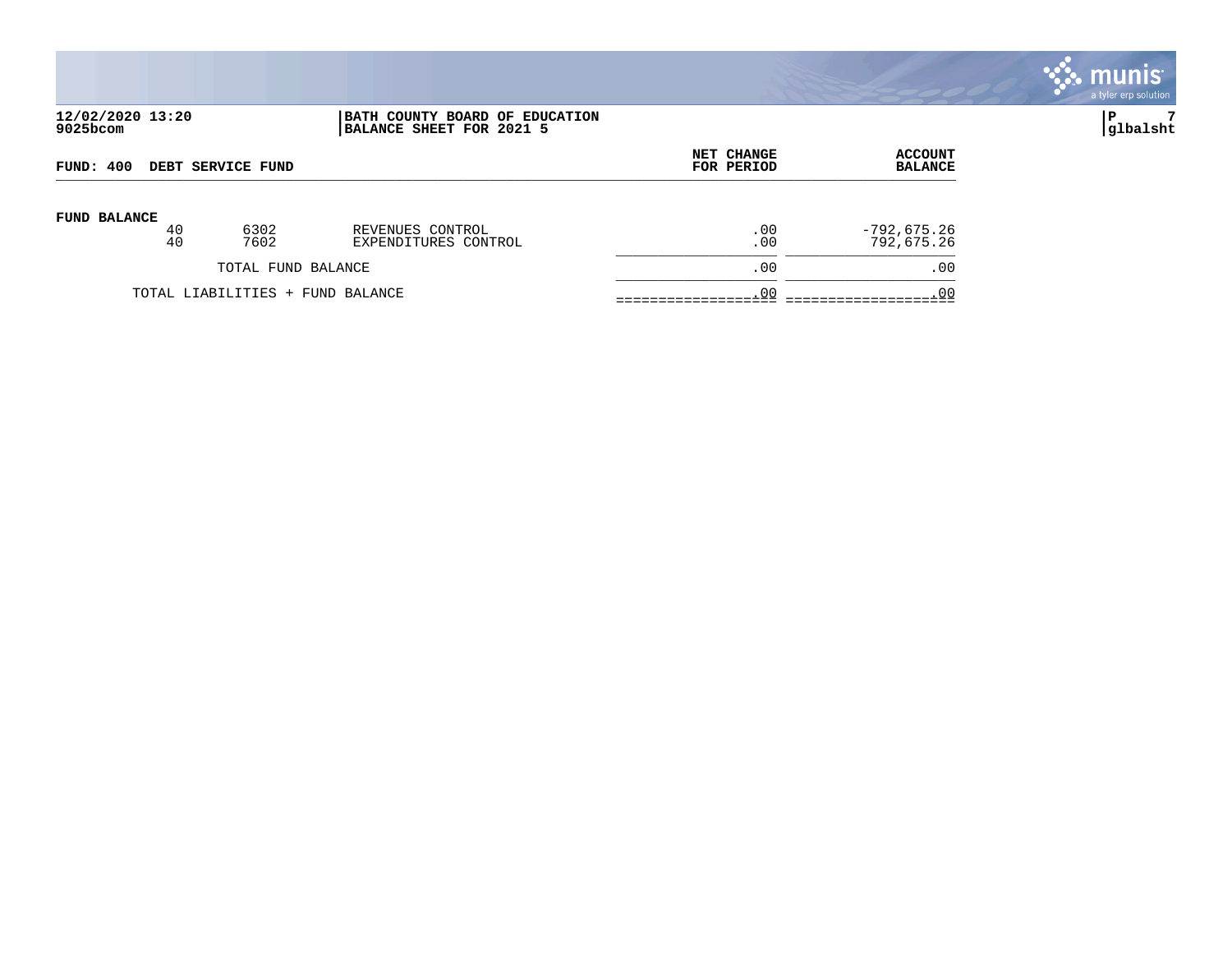

# **12/02/2020 13:20 |BATH COUNTY BOARD OF EDUCATION |P 8 9025bcom |BALANCE SHEET FOR 2021 5 |glbalsht**

| FUND: 51      |                                         | <b>FOOD SERVICE FUND</b>                          |                                                                                                                                                                   | NET CHANGE<br>FOR PERIOD                                          | <b>ACCOUNT</b><br><b>BALANCE</b>                                                                 |
|---------------|-----------------------------------------|---------------------------------------------------|-------------------------------------------------------------------------------------------------------------------------------------------------------------------|-------------------------------------------------------------------|--------------------------------------------------------------------------------------------------|
| <b>ASSETS</b> |                                         |                                                   |                                                                                                                                                                   |                                                                   |                                                                                                  |
|               | 51<br>51<br>51<br>51                    | 6101<br>6171<br>64000<br>6400P                    | CASH IN BANK<br>INVENTORIES FOR CONSUMPTION<br>DEF OUTFLOW OF<br>RESOURCES<br>DEF OUTFLOW OF RESOURCES                                                            | 40,013.62<br>.00<br>.00<br>.00                                    | 2,126,535.00<br>2,438.11<br>71,769.65<br>267,788.83                                              |
|               |                                         | TOTAL ASSETS                                      |                                                                                                                                                                   | 40,013.62                                                         | 2,468,531.59                                                                                     |
| LIABILITIES   |                                         |                                                   |                                                                                                                                                                   |                                                                   |                                                                                                  |
|               | 51<br>51<br>51<br>51<br>51<br>51        | 7421A<br>75410<br>7541P<br>7603<br>77000<br>7700P | ACCOUNTS PAYABLE ACI<br>NET PENSION LIABILITY<br>NET PENSION LIABILITY<br>PURCHASE OBLIGATIONS<br>INFLOW OF RESOURCES<br>DEF<br><b>DEF</b><br>INFLOW OF RESOURCES | $-24, 158.26$<br>.00<br>.00<br>94,538.66<br>.00<br>.00            | $-29,559.26$<br>$-274, 400.78$<br>$-1,029,917.59$<br>302,716.45<br>$-72, 165.90$<br>$-93,535.51$ |
|               |                                         | TOTAL LIABILITIES                                 |                                                                                                                                                                   | 70,380.40                                                         | $-1, 196, 862.59$                                                                                |
| FUND BALANCE  | 51<br>51<br>$\frac{51}{51}$<br>51<br>51 | 6302<br>7602<br>87370<br>8737P<br>8739<br>8753    | REVENUES CONTROL<br>EXPENDITURES CONTROL<br>RESTRICTED - OTHER<br>RESTRICTED-OTHER<br>RESTRICTED-NET ASSETS<br>ASSIGNED-PURCH OBL - CURRENT                       | $-149, 444.91$<br>133,589.55<br>.00<br>.00<br>.00<br>$-94,538.66$ | $-2,439,388.37$<br>442,649.89<br>274,797.03<br>855,664.27<br>$-102,675.37$<br>$-302, 716.45$     |
|               |                                         | TOTAL FUND BALANCE                                |                                                                                                                                                                   | $-110, 394.02$                                                    | $-1, 271, 669.00$                                                                                |
|               |                                         | TOTAL LIABILITIES + FUND BALANCE                  |                                                                                                                                                                   | $-40,013.62$                                                      | $-2,468,531.59$                                                                                  |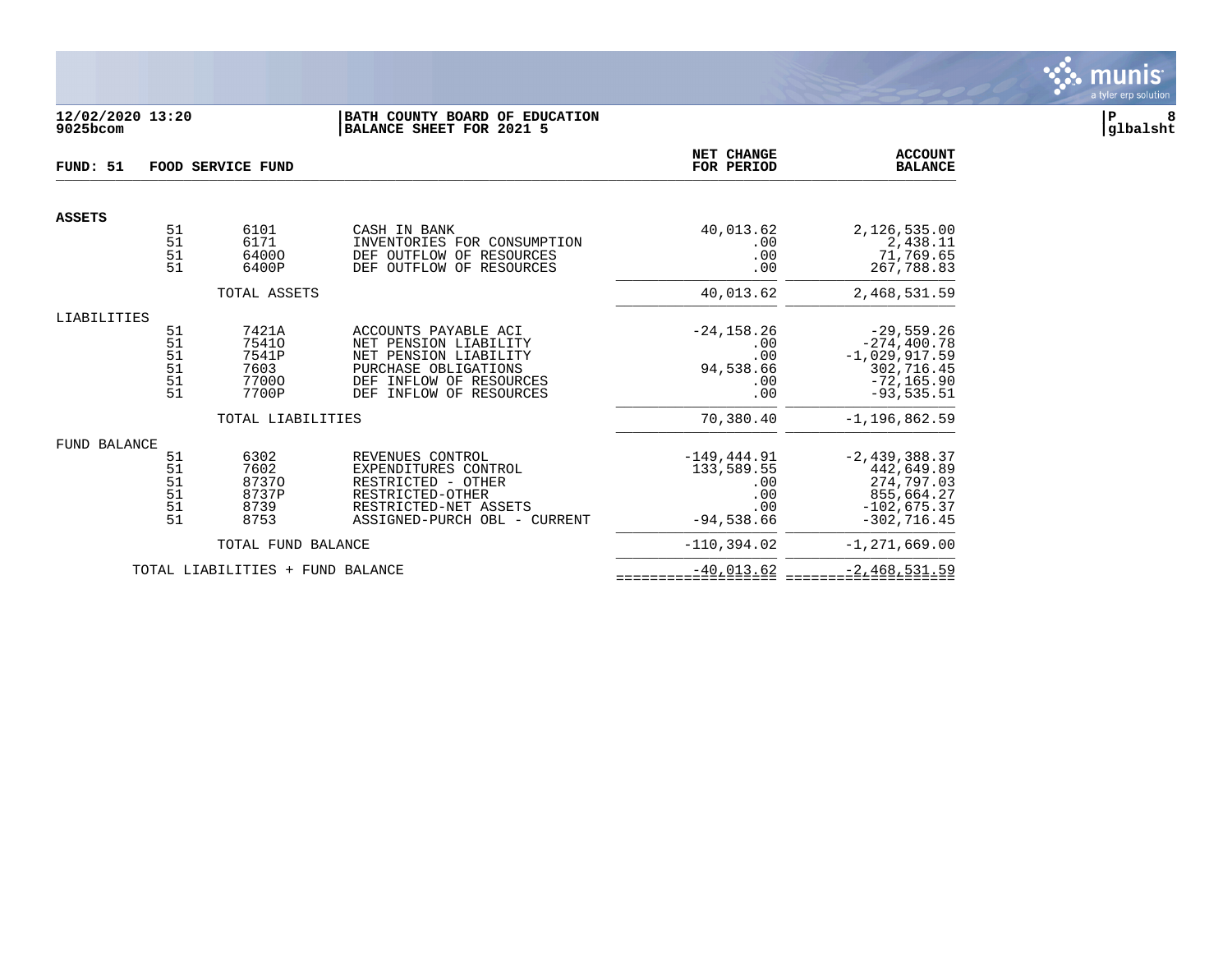

# **12/02/2020 13:20 |BATH COUNTY BOARD OF EDUCATION |P 9 9025bcom |BALANCE SHEET FOR 2021 5 |glbalsht**

| FUND: 52      | CHILD CARE                                    |                                                               |                                                                                                                                                     | NET CHANGE<br>FOR PERIOD                              | <b>ACCOUNT</b><br><b>BALANCE</b>                                                         |
|---------------|-----------------------------------------------|---------------------------------------------------------------|-----------------------------------------------------------------------------------------------------------------------------------------------------|-------------------------------------------------------|------------------------------------------------------------------------------------------|
| <b>ASSETS</b> |                                               |                                                               |                                                                                                                                                     |                                                       |                                                                                          |
|               | $\begin{array}{c} 52 \\ 52 \end{array}$<br>52 | 6101<br>64000<br>6400P                                        | CASH IN BANK<br>DEF OUTFLOW OF RESOURCES<br>OUTFLOW OF RESOURCES<br><b>DEF</b>                                                                      | $-6,803.77$<br>.00<br>.00                             | 34,066.07<br>17,500.82<br>65,623.85                                                      |
|               |                                               | TOTAL ASSETS                                                  |                                                                                                                                                     | $-6,803.77$                                           | 117,190.74                                                                               |
| LIABILITIES   | 52<br>$\frac{52}{52}$<br>$\frac{52}{52}$      | 75410<br>7541P<br>7603<br>77000<br>7700P<br>TOTAL LIABILITIES | NET PENSION LIABILITY<br>NET PENSION LIABILITY<br>PURCHASE OBLIGATIONS<br>INFLOW OF RESOURCES<br>DEF<br>INFLOW OF RESOURCES<br>DEF                  | .00<br>.00<br>$-40.00$<br>.00<br>.00<br>$-40.00$      | $-70,087.25$<br>$-137,638.81$<br>322.67<br>$-16,836.16$<br>$-24,619.73$<br>$-248,859.28$ |
| FUND BALANCE  | 52<br>52<br>52<br>52<br>$\frac{5}{2}$         | 6302<br>7602<br>87370<br>8737P<br>8739<br>8753                | REVENUES CONTROL<br>EXPENDITURES CONTROL<br>RESTRICTED - OTHER<br>RESTRICTED-OTHER PENSION<br>RESTRICTED-NET ASSETS<br>ASSIGNED-PURCH OBL - CURRENT | $-2,766.67$<br>9,570.44<br>.00<br>.00<br>.00<br>40.00 | $-63, 455.39$<br>51,958.68<br>69,422.59<br>96,634.69<br>$-22,569.36$<br>$-322.67$        |
|               |                                               | TOTAL FUND BALANCE                                            |                                                                                                                                                     | 6,843.77                                              | 131,668.54                                                                               |
|               |                                               | TOTAL LIABILITIES +                                           | FUND BALANCE                                                                                                                                        | 6,803.77                                              | $-117, 190.74$                                                                           |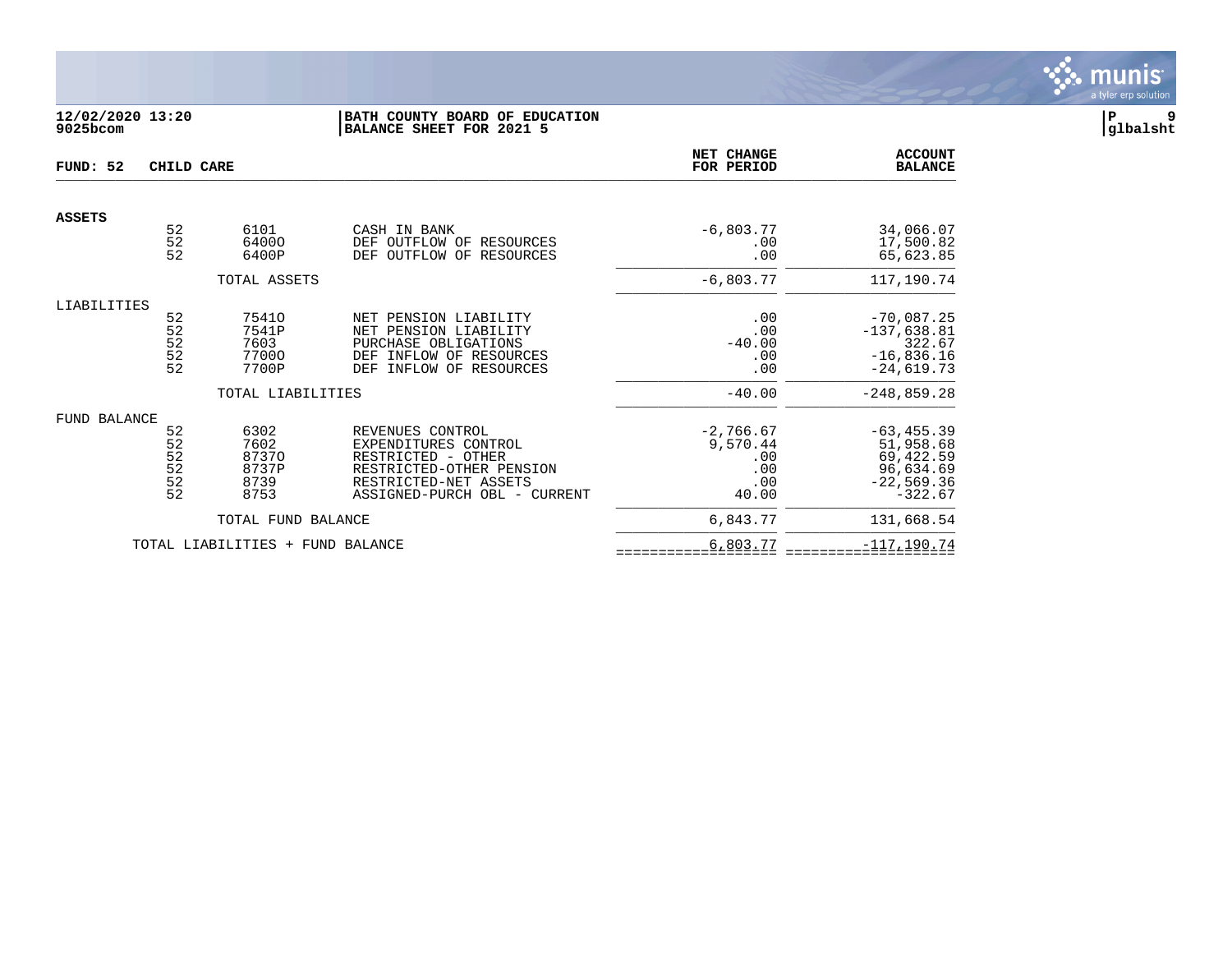

# **12/02/2020 13:20 |BATH COUNTY BOARD OF EDUCATION |P 10 9025bcom |BALANCE SHEET FOR 2021 5 |glbalsht**

| FUND: 53      | <b>PRESCHOOL</b>                              |                                  |                                          | NET CHANGE<br>FOR PERIOD | <b>ACCOUNT</b><br><b>BALANCE</b> |
|---------------|-----------------------------------------------|----------------------------------|------------------------------------------|--------------------------|----------------------------------|
| <b>ASSETS</b> | 53                                            | 6101                             | CASH IN BANK                             | $-345.79$                | $-554.53$                        |
|               |                                               | TOTAL ASSETS                     |                                          | $-345.79$                | $-554.53$                        |
| LIABILITIES   |                                               |                                  |                                          |                          |                                  |
|               | 53                                            | 7603                             | PURCHASE OBLIGATIONS                     | $-258.24$                | .00                              |
|               |                                               | TOTAL LIABILITIES                |                                          | $-258.24$                | .00                              |
| FUND BALANCE  |                                               |                                  |                                          |                          |                                  |
|               | $\begin{array}{c} 53 \\ 53 \end{array}$<br>53 | 6302<br>7602                     | REVENUES CONTROL<br>EXPENDITURES CONTROL | .00<br>345.79            | $-493.51$<br>1,048.04            |
|               |                                               | 8753                             | ASSIGNED-PURCH OBL - CURRENT             | 258.24                   | .00                              |
|               |                                               | TOTAL FUND BALANCE               |                                          | 604.03                   | 554.53                           |
|               |                                               | TOTAL LIABILITIES + FUND BALANCE |                                          | 345.79                   | 554.53                           |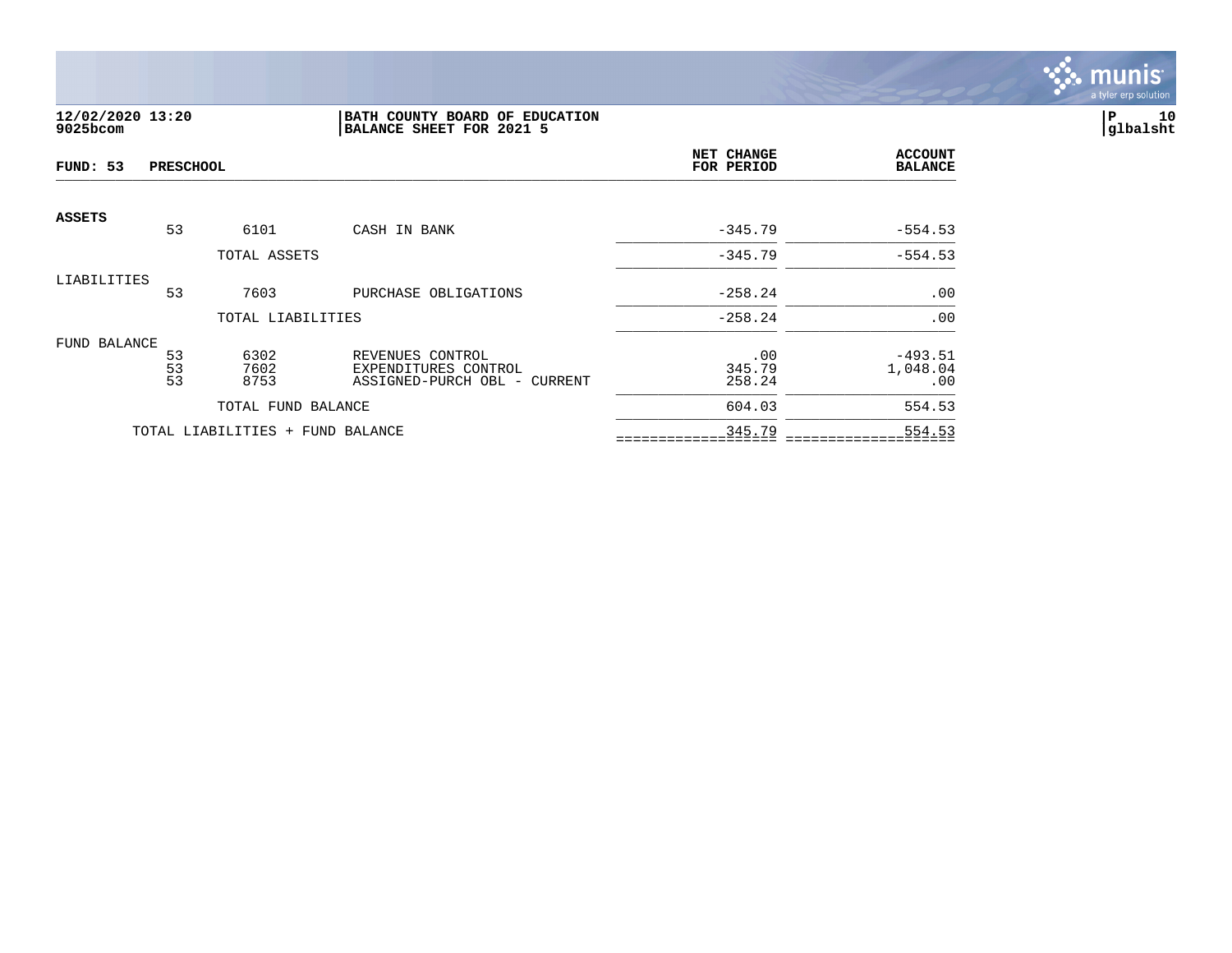

# **12/02/2020 13:20 |BATH COUNTY BOARD OF EDUCATION |P 11 9025bcom |BALANCE SHEET FOR 2021 5 |glbalsht**

|               | FUND: 7000 TRUST/AGENCY FUNDS |                                  |                                             | NET CHANGE<br>FOR PERIOD | <b>ACCOUNT</b><br><b>BALANCE</b> |
|---------------|-------------------------------|----------------------------------|---------------------------------------------|--------------------------|----------------------------------|
| <b>ASSETS</b> | 70                            | 6101                             | CASH IN BANK                                | 20,009.36                | 40,096.90                        |
|               |                               | TOTAL ASSETS                     |                                             | 20,009.36                | 40,096.90                        |
| FUND BALANCE  | 70<br>70                      | 6302<br>8730                     | REVENUES CONTROL<br>RESTRICTED FUND BALANCE | $-20,009.36$<br>.00      | $-20,546.20$<br>$-19,550.70$     |
|               |                               | TOTAL FUND BALANCE               |                                             | $-20,009.36$             | $-40,096.90$                     |
|               |                               | TOTAL LIABILITIES + FUND BALANCE |                                             | $-20,009.36$             | $-40,096.90$                     |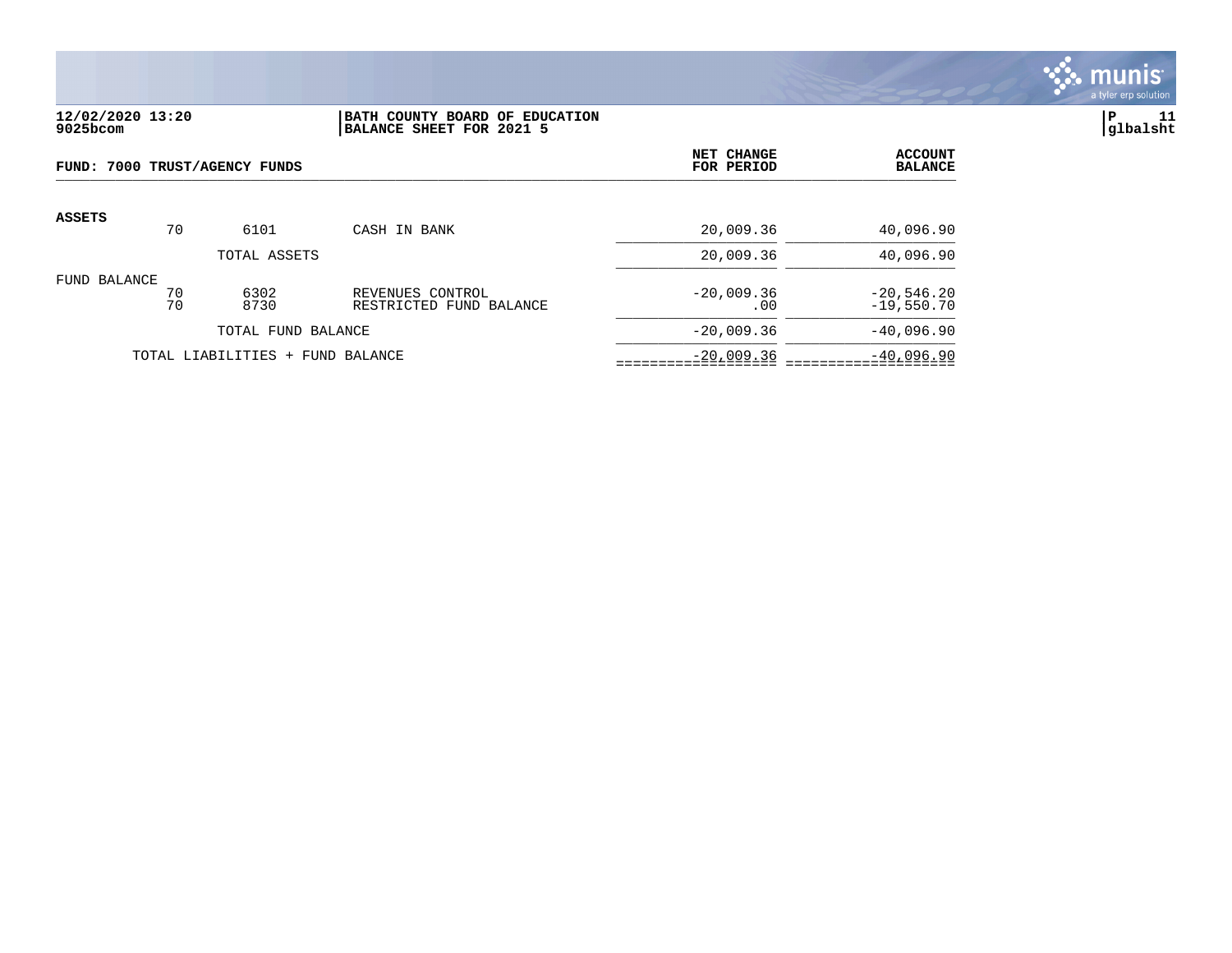#### **12/02/2020 13:20 |BATH COUNTY BOARD OF EDUCATION |P 12 9025bcom |BALANCE SHEET FOR 2021 5 |glbalsht**

| FUND: 8                          |          | GOVERNMENTAL ASSETS |                                                               | <b>NET CHANGE</b><br>FOR PERIOD | <b>ACCOUNT</b><br><b>BALANCE</b>  |
|----------------------------------|----------|---------------------|---------------------------------------------------------------|---------------------------------|-----------------------------------|
| ASSETS                           |          |                     |                                                               |                                 |                                   |
|                                  | 80       | 6201                | LAND                                                          | .00                             | 518,316.60                        |
|                                  | 80       | 6211                | LAND IMPROVEMENTS                                             | .00                             | 1,124,210.27                      |
|                                  | 80       | 6212                | ACCUM DEPR LAND IMPROVEMENTS                                  | .00                             | $-964,010.70$                     |
|                                  | 80<br>80 | 6221<br>6222        | BUILDINGS & BLDING IMPROVEMENT<br>ACCUM DEPR BLDG IMPROVMENTS | .00<br>.00                      | 45,984,138.97<br>$-11,872,194.02$ |
|                                  | 80       | 6231                | TECHNOLOGY EQUIPMENT                                          | .00                             | 1,898,075.29                      |
|                                  | 80       | 6232                | ACCUM DEPR TECHNOLOGY EOUIP                                   | .00                             | $-1,615,082.87$                   |
|                                  | 80       | 6241                | VEHICLES                                                      | .00                             | 3,849,626.19                      |
|                                  | 80       | 6242                | ACCUM DEPR VEHICLES                                           | .00                             | $-2,919,979.38$                   |
|                                  | 80       | 6251                | GENERAL EOUIPMENT                                             | .00                             | 861, 327. 28                      |
|                                  | 80       | 6252                | ACCUM DEPR GENERAL EOUIP                                      | .00                             | $-721,657.49$                     |
|                                  |          | TOTAL ASSETS        |                                                               | .00                             | 36, 142, 770. 14                  |
| FUND BALANCE                     |          |                     |                                                               |                                 |                                   |
|                                  | 80       | 7602                | EXPENDITURES CONTROL                                          | .00                             | 299.91                            |
|                                  | 80       | 8710                | INVESTMENTS GOVERNMENTAL ASSET                                | .00                             | $-36, 143, 070.05$                |
|                                  |          | TOTAL FUND BALANCE  |                                                               | .00                             | $-36, 142, 770.14$                |
| TOTAL LIABILITIES + FUND BALANCE |          |                     |                                                               | .00                             | $-36, 142, 770.14$                |

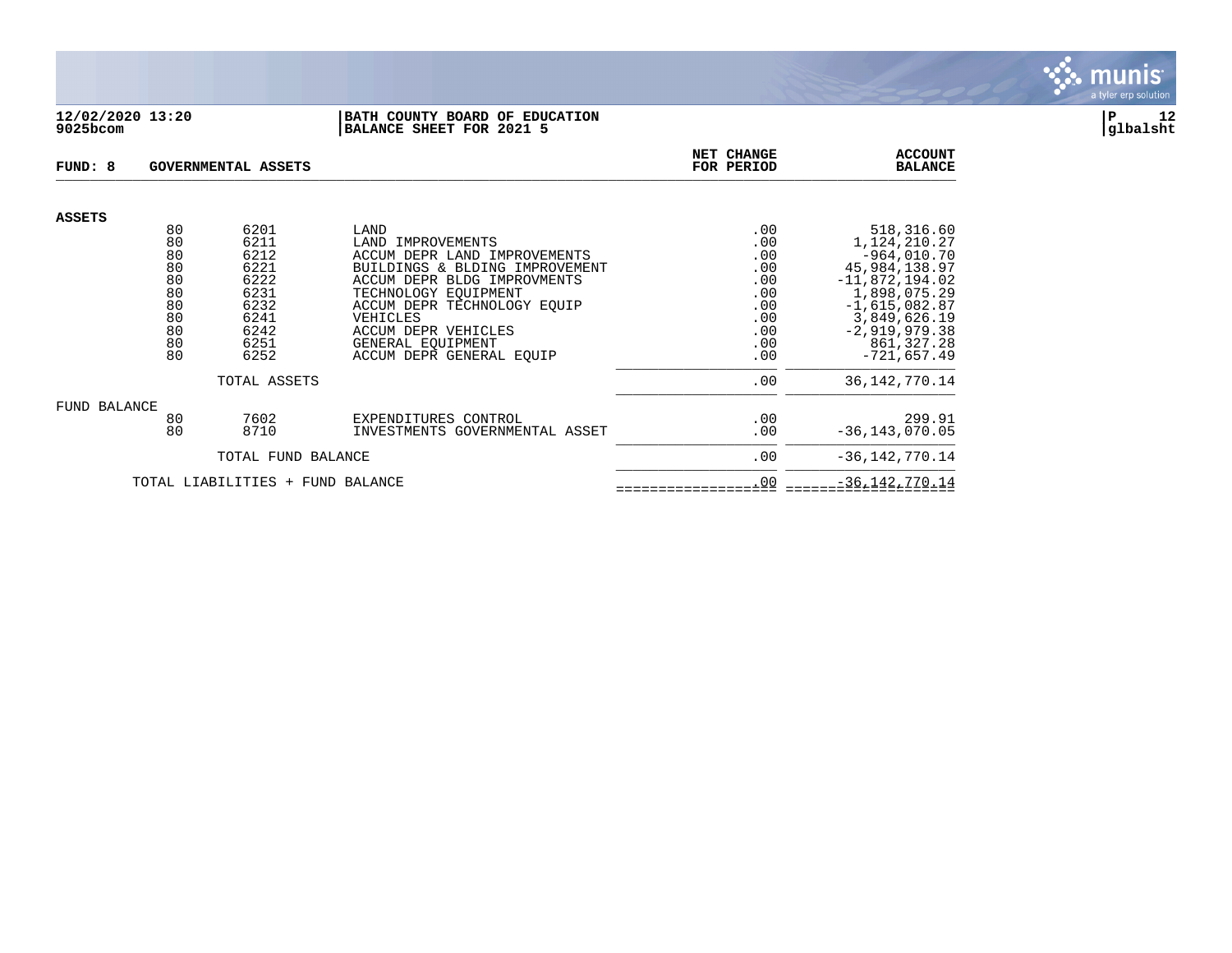

# **12/02/2020 13:20 |BATH COUNTY BOARD OF EDUCATION |P 13 9025bcom |BALANCE SHEET FOR 2021 5 |glbalsht**

| FUND: 81      |                                        | FOOD SERVICE ASSETS                                  | NET CHANGE<br>FOR PERIOD                                                                                                                                                     | <b>ACCOUNT</b><br><b>BALANCE</b>              |                                                                                                   |
|---------------|----------------------------------------|------------------------------------------------------|------------------------------------------------------------------------------------------------------------------------------------------------------------------------------|-----------------------------------------------|---------------------------------------------------------------------------------------------------|
| <b>ASSETS</b> | 81<br>81<br>81<br>81<br>81<br>81<br>81 | 6221<br>6222<br>6231<br>6232<br>6241<br>6242<br>6251 | BUILDINGS & BLDING IMPROVEMENT<br>ACCUM DEPR BLDG IMPROVMENTS<br>TECHNOLOGY EOUIPMENT<br>ACCUM DEPR TECHNOLOGY EOUIP<br>VEHICLES<br>ACCUM DEPR VEHICLES<br>GENERAL EOUIPMENT | .00<br>.00<br>.00<br>.00<br>.00<br>.00<br>.00 | 308,000.00<br>$-74, 433.33$<br>5,212.63<br>$-3,973.90$<br>35,895.00<br>$-19,886.75$<br>616,188.39 |
|               | 81                                     | 6252                                                 | ACCUM DEPR GENERAL EOUIP                                                                                                                                                     | .00                                           | $-501.972.35$                                                                                     |
|               |                                        | TOTAL ASSETS                                         | .00                                                                                                                                                                          | 365,029.69                                    |                                                                                                   |
| FUND BALANCE  | 81                                     | 8711                                                 | INVESTMENT BUSINESS ASSETS                                                                                                                                                   | .00                                           | $-365,029.69$                                                                                     |
|               |                                        | TOTAL FUND BALANCE                                   |                                                                                                                                                                              | .00                                           | $-365.029.69$                                                                                     |
|               |                                        | TOTAL LIABILITIES + FUND BALANCE                     | .00                                                                                                                                                                          | $-365,029.69$                                 |                                                                                                   |